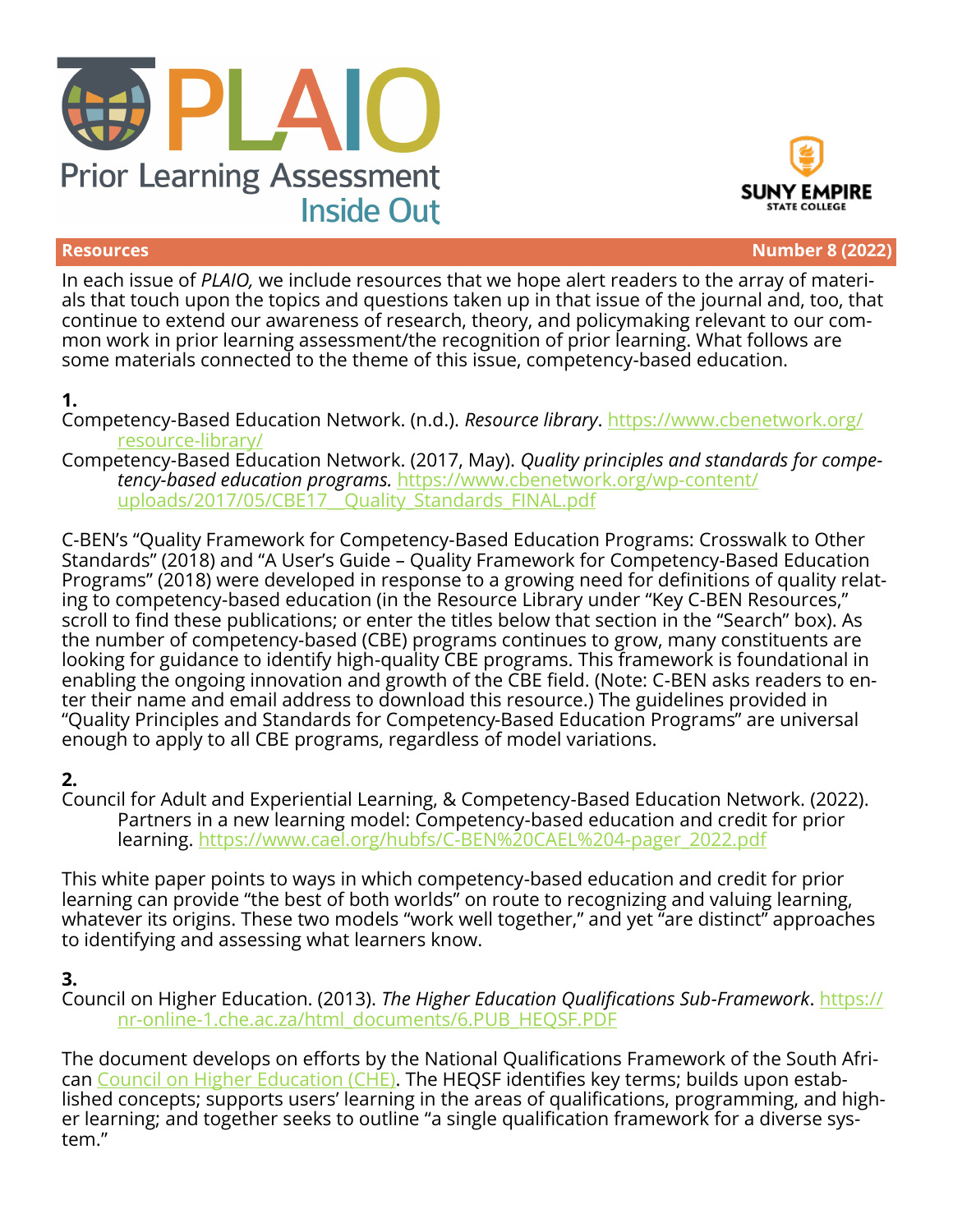### **4.**

- Grann, J., & Klein-Collins, B. (2021, October 19). Competency transparency in our postsecondary systems. *CAEL*. [https://www.cael.org/news](https://www.cael.org/news-and-resources/competency-transparency-1)-and-resources/competency-transparency-1
- Grann, J., & Klein-Collins, B. (2021, October 19). From degrees to competencies: What a shift to competencies could mean for employers and students. *CAEL*. [https://www.cael.org/news](https://www.cael.org/news-and-resources/competency-transparency-2)and-[resources/competency](https://www.cael.org/news-and-resources/competency-transparency-2)-transparency-2
- Grann, J., & Klein-Collins, B. (2021, October 19). Competencies alone are not enough: The tools that put competencies to work. *CAEL*. [https://www.cael.org/news](https://www.cael.org/news-and-resources/competency-transparency-3)-and-resources/ competency-[transparency](https://www.cael.org/news-and-resources/competency-transparency-3)-3
- Grann, J., & Klein-Collins, B. (2021, October 19). Digging in the competency sandbox: Is our postsecondary system ready to play? *CAEL*. [https://www.cael.org/news](https://www.cael.org/news-and-resources/competency-transparency-4)-and-resources/ competency-[transparency](https://www.cael.org/news-and-resources/competency-transparency-4)-4

This is a four-part blog series by the Council on Adult and Experiential Learning (CAEL) and Credential Engine that explores a range of topics directly related to "competency transparency" in both the academy and the workplace. The first focuses on "revamping data systems" for "equitable and competency-based learning and hiring;" the second focuses on the shift "from degrees to competencies;" the third addresses the "tools" needed to "put competencies" to work;" and the final piece asks whether our postsecondary system is "ready to play" in our "competency sandbox."

# **5.**

- Kerr, T. (2018, Winter). Occupational confrontations: Regarding PLA development at the Van Arsdale Center. *All About Mentoring, 51*, 23-26. [https://www.esc.edu/media/ocgr/](https://www.esc.edu/media/ocgr/publications-presentations/all-about-mentoring/AAM-Issue-51-Winter-2018.pdf) publications-[presentations/all](https://www.esc.edu/media/ocgr/publications-presentations/all-about-mentoring/AAM-Issue-51-Winter-2018.pdf)-about-mentoring/AAM-Issue-51-Winter-2018.pdf
- Kerr, T. (2019). Developing iPLA requests with labour leaders using the Threshold Learning Model. *Work Based Learning e-Journal, 8*(1), 129-141. [https://wblearning](https://wblearning-ejournal.com/uploads/currentIssue/4%20D&D%20-%20Kerr.pdf)-ejournal.com/ [uploads/currentIssue/4%20D&D%20](https://wblearning-ejournal.com/uploads/currentIssue/4%20D&D%20-%20Kerr.pdf)-%20Kerr.pdf

In these two essays, Thomas Kerr (SUNY Empire State College) describes his "Threshold Learning Model" of evaluating experiential learning. This is a model that he has developed based on many years working with labor leaders to help them articulate competencies they have gained through their work-based and personal histories.

## **6.**

Klein-Collins, R., & Travers, N. (2020). Learning recognition and the future of higher education – A vision for a post-pandemic learning ecosystem. *Prior Learning Assessment Inside Out: Recognizing Learning in the 21st Century: U.S. Perspectives, 2020*, 1-15. [https://](https://www.plaio.org/index.php/home/article/view/189) [www.plaio.org/index.php/home/article/view/189](https://www.plaio.org/index.php/home/article/view/189)

In this special issue of *PLAIO,* several articles point to the experience of college staff and students relevant to assessment practices and policies, and COVID-related themes. In particular, Klein-Collins (CAEL) and Travers (SUNY Empire State College) address the need for integration of the workplace with strategies of learning, increased use of technology, new ways to "codify and assess learning," and, overall, how to leverage change within institutions.

## **7.**

National Adult Learner Coalition. (2017). *Strengthening America's economy by expanding educational opportunities for working adults: Policy opportunities to connect the working adult to today's economy through education and credentials.* [https://onlinelearningconsortium.org/](https://onlinelearningconsortium.org/wp-content/uploads/2017/02/Strengthening-Americas-Economy-National-Adult-Learning-Coalition-White-Paper-Final.pdf) wp-[content/uploads/2017/02/Strengthening](https://onlinelearningconsortium.org/wp-content/uploads/2017/02/Strengthening-Americas-Economy-National-Adult-Learning-Coalition-White-Paper-Final.pdf)-Americas-Economy-National-Adult-Learning-[Coalition](https://onlinelearningconsortium.org/wp-content/uploads/2017/02/Strengthening-Americas-Economy-National-Adult-Learning-Coalition-White-Paper-Final.pdf)-White-Paper-Final.pdf